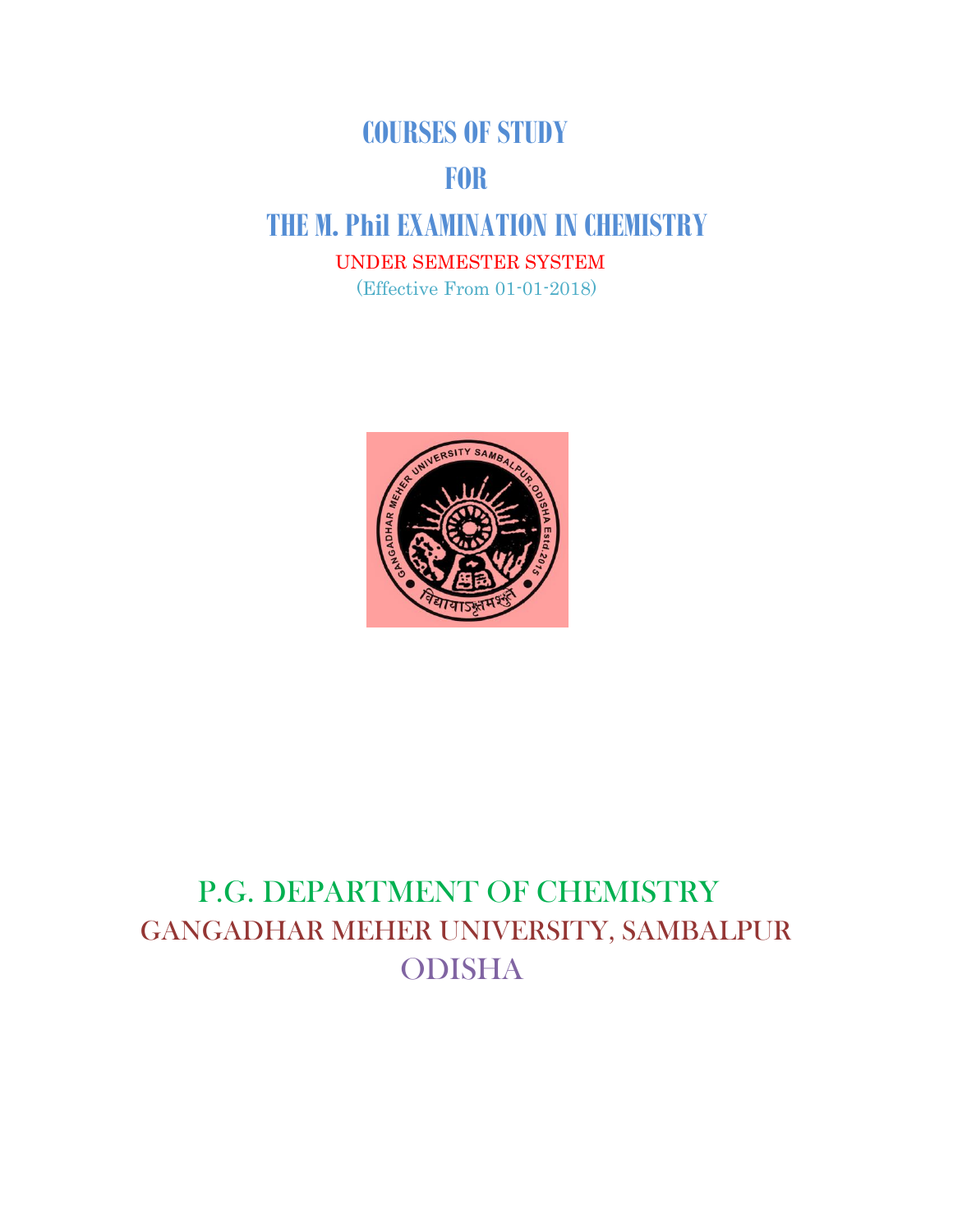## **P.G. Department of Chemistry, G.M. University M. Phil Syllabus**

The M. Phil Course in Chemistry spans a period of one academic year beginning from 1<sup>st</sup> January to 31<sup>st</sup> December comprising of two semesters with the following course structure. In Semeter-I, each theory paper (CH611, CH612 and CH613) carries 100 marks out of which 20 marks are for internal assessment examination except for the paper CH614 i.e. the Teaching Assignment, which does not have internal examination. There will be one internal assessment examinations for each theory paper. There will be no internal examination in Semester-II. The duration of an examination for each theory is 3 hours. The pattern of teaching and examination in M. Phil classes is displayed in the Table given below for 2018 batch.

| Semester               | Paper Code | Nomenclature                  | <b>Maximum Marks</b>                                            | Credit |
|------------------------|------------|-------------------------------|-----------------------------------------------------------------|--------|
|                        | CH-611     | Recent Trends in<br>Chemistry | $100(80+20)$                                                    | 04     |
| Semester - I           | CH-612     | Research<br>Methodology - I   | $100(80+20)$                                                    | 04     |
|                        | CH-613     | Research<br>Methodology - II  | $100(80+20)$                                                    | 04     |
|                        | CH-614     | <b>Teaching Assignment</b>    | 100                                                             | 04     |
|                        |            | <b>Total in Semester - I</b>  | 400                                                             | 16     |
| Semester - II          | $CH-621$   | Dissertation                  | 200<br>(Written - $150$<br>Presentation - 25<br>Viva Voce - 25) | 8      |
| <b>Complete Course</b> |            |                               | 600                                                             | 24     |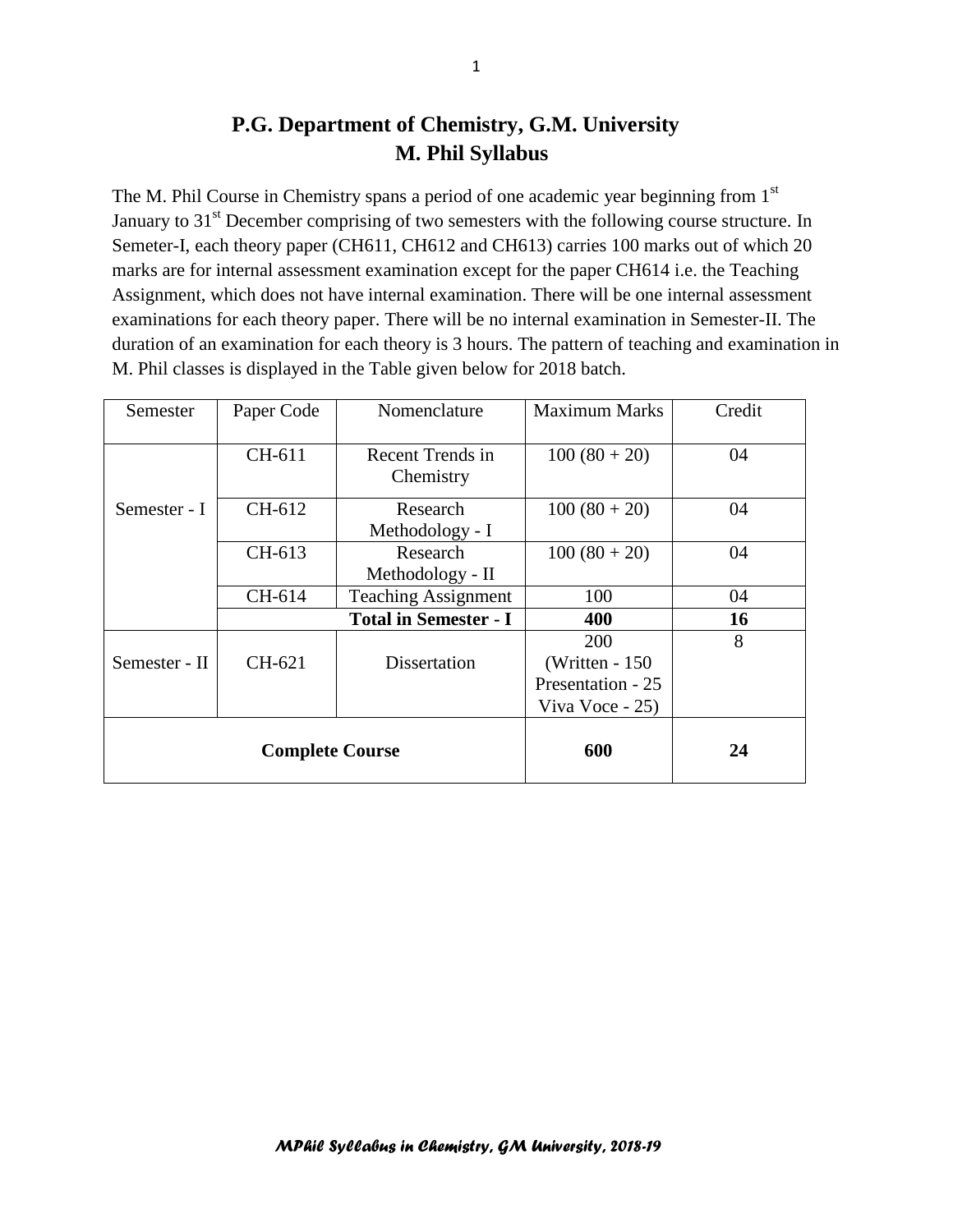### **SEMESTER - I**

#### **Recent Trends in Chemistry**

Definition**,** Types of nanostructures, Properties and Applications**:** One dimensional, Two dimensional and Three dimensional nanostructured materials, Quantum Dots shell structures, metal oxides, semiconductors, composites, mechanical-physical-chemical properties, application as ferroelectric materials, coating, molecular electronics and nanoelectronics, biological and environmental, membrane based application, polymer based application, nanocatalysis, basic principle.

 Synthesis and preparation of Nanomaterials and Synthetic Techniques**:**  Synthesis of bulk nanostructured materials - Sol Gel processing- bulk and nano composite materials - Grinding - high energy ball milling – injection moulding - extrusion - melt quenching and annealing, Self assembly-Self Assembled Monolayers (SAM) - Vapour Liquid Solid (VLS) approach - Chemical Vapour Deposition (CVD) - Langmuir-Blodgett (LB) films - Spin coating - Templated self assembly Electrochemical approaches: Thin films -Epitaxy -Lithography.

#### Unit: II Nanomaterials-II *(1Cr: 10-12 lectures)*

Carbon nanostructures:

Synthesis, separation and characterization of Fullerene and its derivatives, applications, toxicity. Carbon nanotube (CNT), structure, synthesis and functionalization of CNT, electronic, vibrational, mechanical and optical properties of CNT, applications. Graphene, structure, synthesis and functionalization of Graphene, Graphene composites, electronic applications of Graphene, Graphene Oxide. The environmental effects of carbon based nanomaterials.

Nanosensors:

Introduction to sensors. Characteristics and terminology - static and dynamic characteristics. Micro and nano-sensors, Fundamentals of sensors, micro fluids, Packaging and characterization of sensors, Sensors for aerospace and defense, Organic and inorganic nanosensors, Biosensors: Magnetic Nanoparticles for Imaging and Therapy, Clinical diagnostics, generation of biosensors, Nanomaterial based biosensors, Biosensors based on nucleotides and DNA, Electron transfer of biomolecules, Photodetectors, Nanophotonics, Nanoelectronic Devices, Biosensors,

#### Unit:III Supramolecular Chemistry (1Cr: 10-12 lectures)

Concepts of Supramolecular Chemistry: Definition, Nature of supramolecular interactions, Host-guest interaction, Molecular recognition, Types of recognition.

 Cation-binding Hosts: Concepts, Cation receptors, Synthesis and structure of crown ethers, lariat ethers, podands, cryptands, spherands, calixarenes, Selectivity of cation complexation, Macrocyclic and template effects.

 Anion-binding Hosts: Concepts, Anion host design, Anion receptors, Shape and selectivity, Cation hosts to anion hosts, pH effect.

 Neutral receptors: Clathrates, cavitands, cyclodextrins, cyclophanes. Self-assembly molecules: Design, synthesis and properties of the molecules, Self

### *MPhil Syllabus in Chemistry, GM University, 2018-19*

### **CH-611 Full Marks: 100 (4 Cr)**

### Unit: I Nanomaterials-I (1Cr: 10-12 lectures)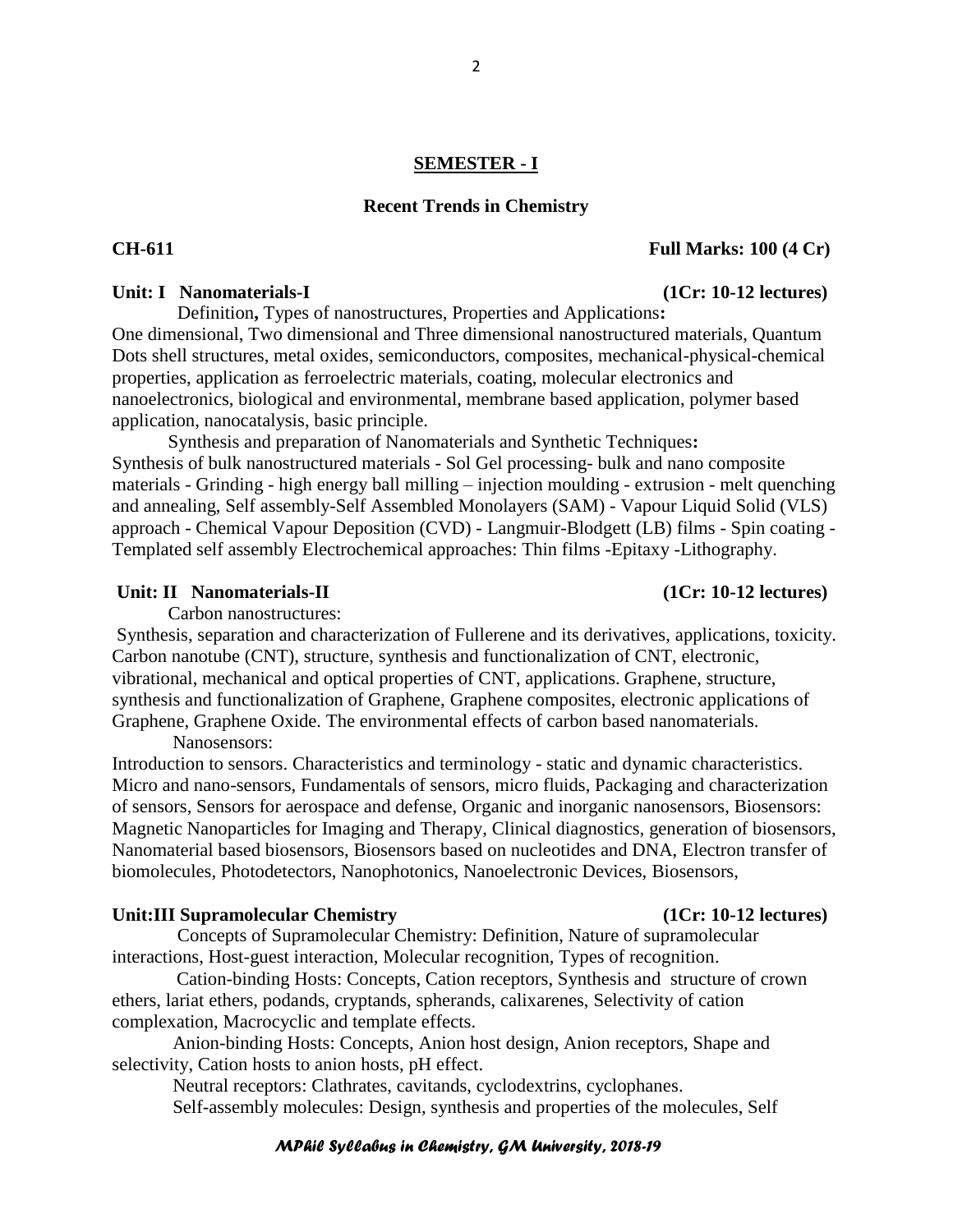assembling by H-bonding, Metal-ligand interactions and other weak interactions, metallomacrocycles, catenanes, rotaxanes, helicates and knots.

 Applications of Supramolecular Chemistry: Rational Design, molecular electronic devices, molecular wires, molecular rectifiers, molecular switches, molecular logic. cyclodextrins as enzyme mimics, ion channel mimics, supramolecular reactivity and catalysis.

#### Unit: IV Homogeneous Catalysis (1Cr: 10-12 lectures)

Catalysis: Terminology in catalysis, TO(Turnover),TON( Turnover number), TOF(Turnover frequency), Sequences involved in a catalysed reaction, Other terms used in catalysis, enentioselectivity, stereoselectivity, chemoselectivity, regioselectivity, Asymmetric synthesis using a catalyst.

 Hydroformylation: Importance, Cobalt catalyst for hydroformylation, Phosphine modified cobalt catalysis, Rhodium-Phosphine catalyst, Factors affecting n/iso ratio of hydroformylation product, Enantioselective hydroformylation.

 Methanol Carbonylation and Olefin Oxidation: Monsanto process of conversion of methanol to acetic acid, Celanese process using LiI modified Rhodium catalyst, Tennessee Eastman acetic anhydride process using Rhodium catalyst, British Petroleum's Cativa Process using Iridium catalyst, The Wacker Process of oxidation of ethylene using Palladium catalyst.

 Ube's oxalate process using Palladium catalyst, Carbamate synthesis using catalysts of Platinum group metals, Propionic acid synthesis using Ruthenium catalyst

#### **References:**

1. Chemistry of nanomaterials : Synthesis, properties and applications - CNR Rao et.al.

2. Nanoparticles: From theory to applications, Wiley Weinheim , 2004 - G. Schmidt,.

3. Instrument E L Principe, P Gnauck and P Hoffrogge, Microscopy and Microanalysis (2005), 11: 830‐ 831, Cambridge University Press.

4. Processing & properties of structural naonmaterials ‐ Leon L. Shaw

5. Environmental Chemistry for a Sustainable World, Volume 1: Nanotechnology and Health Risk Editors: Lichtfouse, Schwarzbauer, Robert

6. Advances in Nanotechnology and the Environment, CRC Press, Taylor and Francis Group - Juyoung Kim

7. Chemical Sensors and Biosensors, Wiley; New York, Chichester, 2002 - Brian R Eggins.

8. Biosensors: A Practical Approach, Oxford University Press, 2004 - J. Cooper & C. Tass,

9. Nanomaterials for Biosensors, Wiley - VCH, 2007 - Cs. Kumar

10. The chemistry of nanomaterials: Synthesis, properties and applications, Wiley VCH Verlag Gmbh&Co, Weinheim, 2004 - C.N.R.Rao, A.Muller, A.K.Cheetham (Eds)

11. Naostructures and Nanomaterials: Synthesis, properties and applications, Imperical College Press, 2004 - G.Cao

12. Handbook of nanoscience, Engg. and Technology, CRC Press, 2002 - W. Gaddand, D. Brenner, S. Lysherski and G. J. Infrate (Eds)

13. Physical properties of Carbon Nanotube-R Satio

14. Carbon Nanotubes: Properties and Applications- Michael J. O'Connell

15. Nanotubes and Nanowires, RCS Publishing - CNR Rao and A Govindaraj

16. Nanoscale materials -Liz Marzan and Kamat

17. Carbon Nanomaterials for Environmental and Biological Applications, Bergmann and Machado. Springer.

#### *MPhil Syllabus in Chemistry, GM University, 2018-19*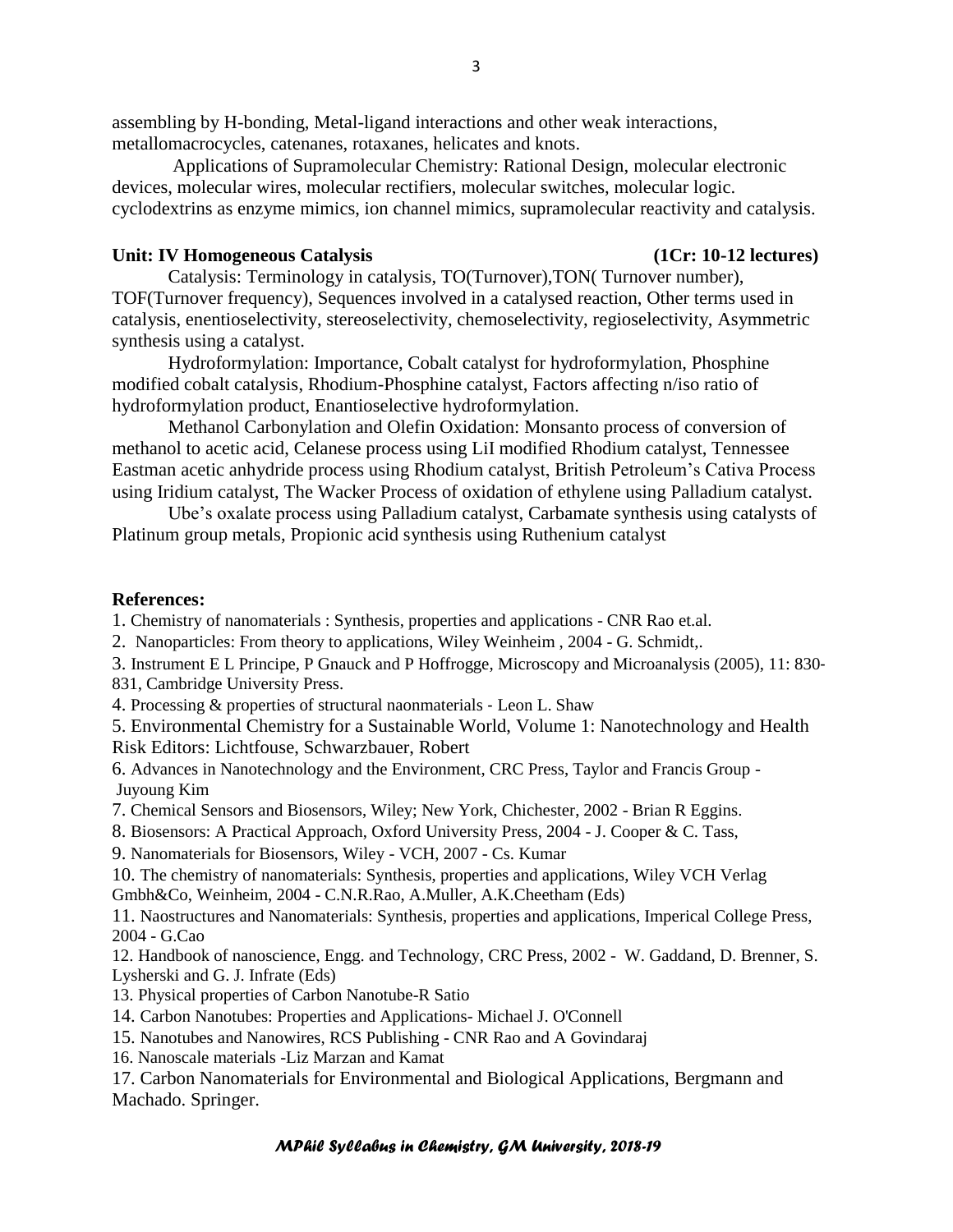18. Supramolecular Chemistry, Wiley, 2000- J. W. Steed and J. L. Atwood

19. Supramolecular Chemistry- Concepts and Perspectives,Wiley-VCH, 1995 - J. M. Lehn

20. Supramolecular Chemistry, Oxford University Press, 1999 - P. D. Beer, P. A. Gale, D. K. Smith

21. Molecular Self-assembly, Organic Versus Inorganic Approaches, Springer, 2000 - M. Fujita

22. Core Concepts in Supramolecular Chemistry and Nanochemistry, John Wiley & Sons, 2007 - Jonathan W. Steed, David R. Turner, Karl J. Wallace,

23. Basic Organometallic Chemistry, Concept, Synthesis and Applications, Universities Press-B. D. Gupta and A. J. Elias

24. Applied Homogeneous Catalysis,Wiley VCH, Weinheim, 2002- B. Cornils, W. A. Hermann 25. Homogeneous Catalysis, John Wiley, 2002 – S. Bhaduri and D. Mukesh

26. Recent Achievements, Trends and Prospects in Homogeneous Catalysis, F. J. Waller, Journal of Molecular Catalysis, 31 (1985) 123 - 136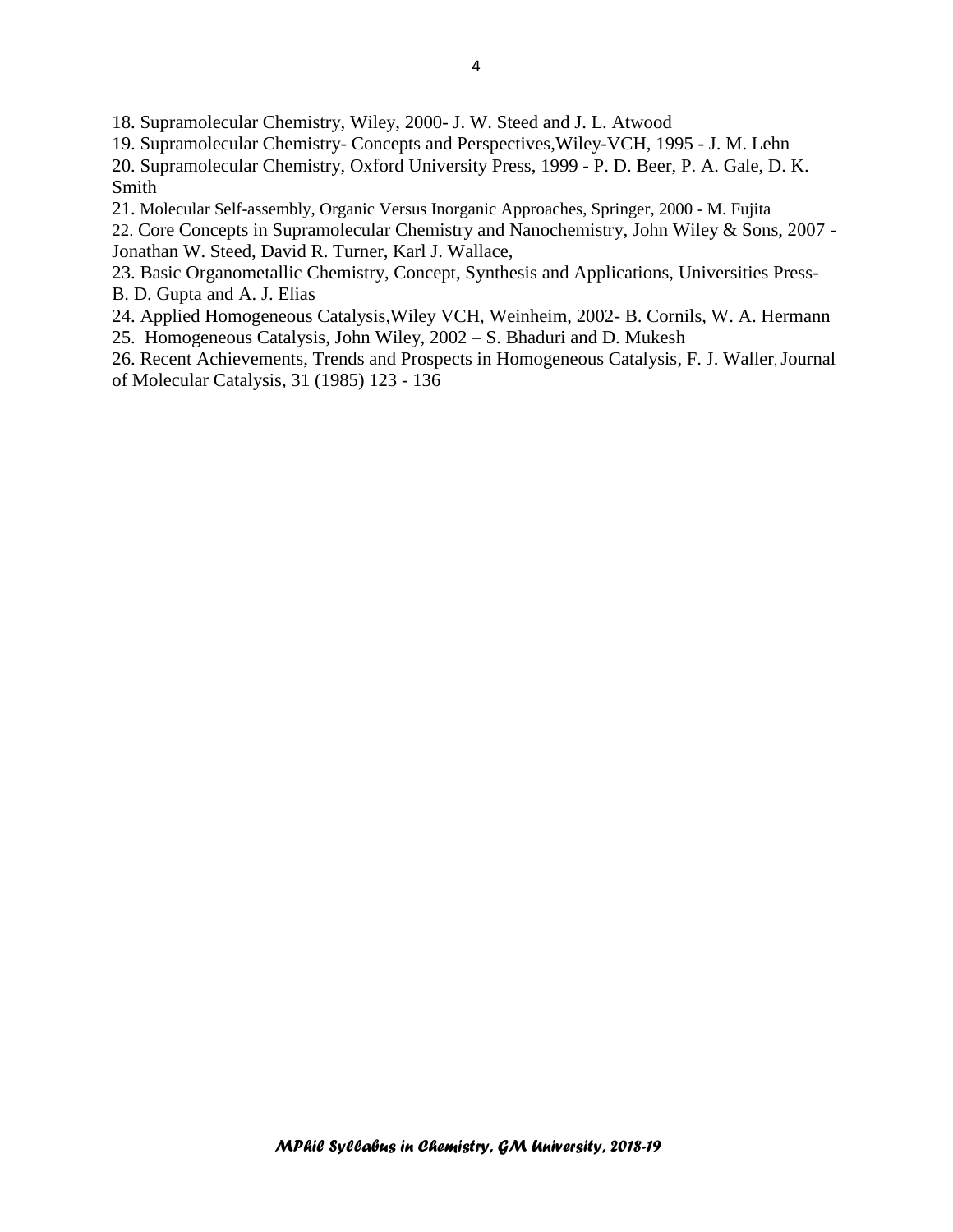### **Research Methodology-I**

5

#### **CH-612 Full Marks: 100 (4 Cr)**

### **Unit: I Scope of Research and Ethics (1 Cr: 8-10 lectures)**

Introduction and Scope, Research problem: Identification, Selection, Formulation of research objectives

Research design: Components, Types and Importance

Research ethics, Institutional ethics committee

Plagiarism - Pitfall

#### **Unit: II Technical Writing (1 Cr: 8-10 lectures)**

 Types of technical documents: Full length research paper, Short/Brief communications, Letters to editor, Book chapter, Review, Conference report, Project proposal

 Components of a full length research paper: Title/Topic statement, Abstract/key words, Aims and objectives, Hypothesis building, Rationale of the paper, Work plan, Materials and methodology, Results and discussion, Key issues and arguments, Acknowledgement, Conflict of interest statement, bibliography, Technical Resumes & Cover Letters

 Components of a research proposal: Project summary, Key words, Origin of the proposal, Major Objectives, Methodology, Instrument facility available in the PI's department, Overview of status of Research and Development in the subject, Importance of the proposed project in the context of current status, Bibliography

#### Unit: III Scientometrics (1 Cr: 10-12 lectures)

### How to cite and how to do referencing Literature search technique: using SCOPUS, Google Scholar, PUBMED, Web of Science, Indian Citation Index, and RG Styles of referencing: APA, MLA, Oxford, Harvard, Chicago Annotated bibliography Tools for citing and referencing: Grammarly, Endnote etc

**Unit: IV Presentation and Communication skills (1 Cr: 10-12 lectures)**

Tables, Figures and Pictures using Excel PowerPoint slide preparation Preparation of Posters Electronic submission of manuscripts Communication skills, oral and poster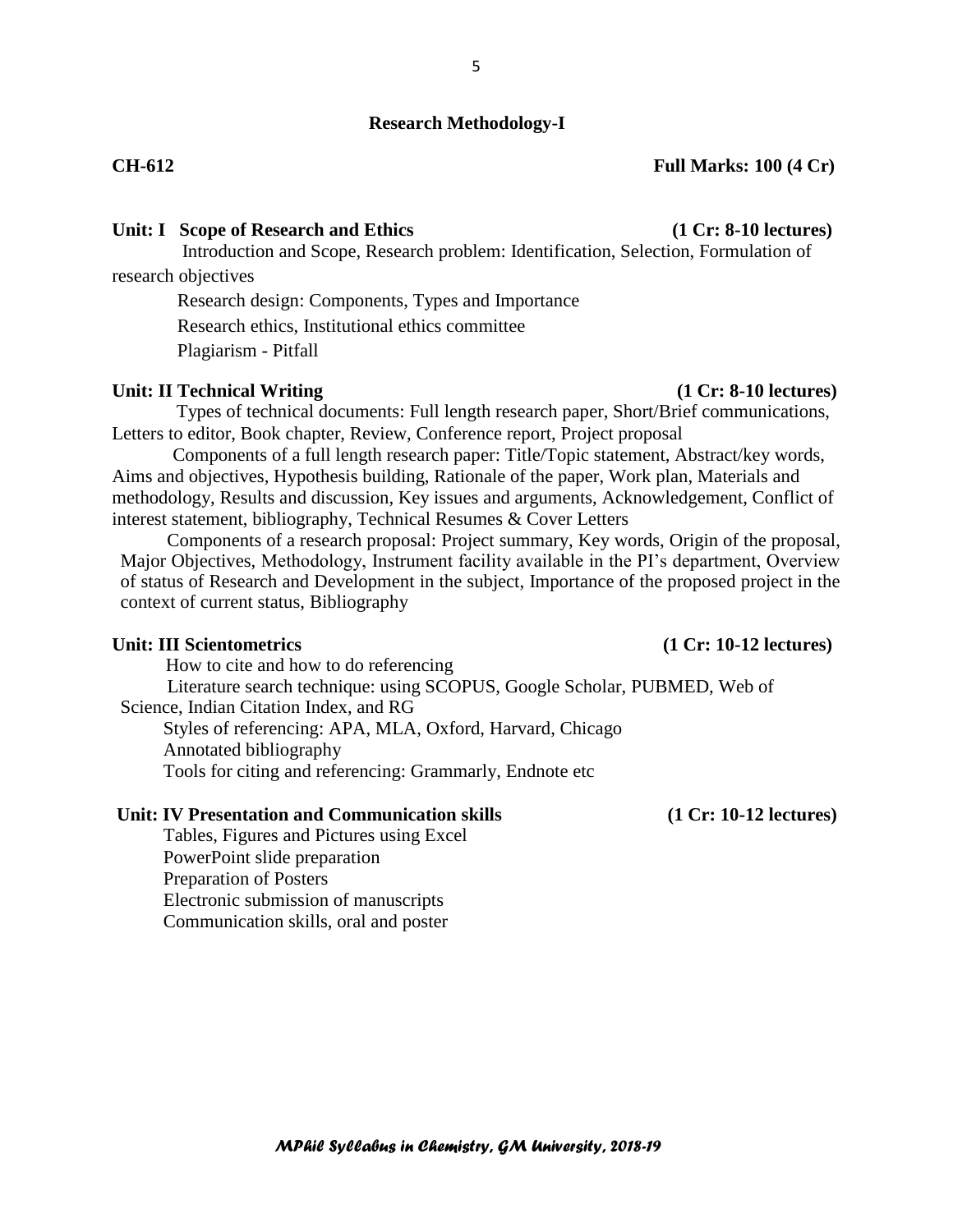## **Research Methodology-II**

| <b>CH-613</b>                                                                               | <b>Full Marks: 100 (4 Cr)</b> |
|---------------------------------------------------------------------------------------------|-------------------------------|
| <b>Unit: I IPR and Cyber Law</b>                                                            | $(1 Cr: 8-10 lectures)$       |
| Patents                                                                                     |                               |
| Patent laws, process of patenting a research finding                                        |                               |
| Intellectual property (IP), Intellectual property right (IPR)                               |                               |
| Copyright, Trademarks, GI                                                                   |                               |
| Cyber laws<br><b>COPE</b>                                                                   |                               |
| <b>Unit: II Quantitative Data Analyses</b>                                                  | $(1 Cr: 10-12$ lectures)      |
| Types of data, Data collection - Methods and Tools                                          |                               |
| Hypothesis testing                                                                          |                               |
| Normal and Binomial distributions and their property                                        |                               |
| Tests of significance: Student <i>t</i> -test, <i>F</i> -test, <i>Chi-square</i> test       |                               |
| <b>Correlation and Regression</b>                                                           |                               |
| ANOVA – One-way and Two-way, Multiple-range test                                            |                               |
| <b>Unit: III Computer Fundamentals</b>                                                      | $(1 Cr: 10-12$ lectures)      |
| Introduction to MS-Office software: MS-Word (Track change)                                  |                               |
| MS-Excel                                                                                    |                               |
| <b>MS-Power Point</b>                                                                       |                               |
| MS-Access                                                                                   |                               |
| Features for Statistical data analysis using computers and software, Microsoft Excel Data   |                               |
| Analysis ToolPak, SPSS                                                                      |                               |
| Unit: IV Advanced Tools & Techniques in Chemistry                                           | $(1 Cr: 8-10 lectures)$       |
| Principle of measurement of Magnetic succeptibility using Gouy Balance                      |                               |
| Kjehldal's method of estimation of Nitrogen in a sample                                     |                               |
| <b>UV-Visible Spectrophotometry</b>                                                         |                               |
| IR Spectrophotometry                                                                        |                               |
| <b>NMR</b> Spectroscopy                                                                     |                               |
| <b>Mass Spectrophotometry</b>                                                               |                               |
| ESR spectroscopy<br>Polarography                                                            |                               |
|                                                                                             |                               |
| <b>References:</b>                                                                          |                               |
| 1. Mastering Internets - Coleman P and Dyson P                                              |                               |
| 2. How the Internet Works - Gralla P                                                        |                               |
| 3. Inside Microsoft Office Professional - Cassel P et al.                                   |                               |
| 4. Microsoft Office 2003 All in One, Microsoft Office 2010 In Depth - Habraken J            |                               |
| 5. Microsoft 2007: Introductory Concepts and Techniques - Shelly GB, Vermaat ME, Cashman TJ |                               |
| 6. Statistical Methods - Snedecor GW & Cochran WG                                           |                               |
| 7. Computers: Concepts & Uses - Sumner M                                                    |                               |
| 8. How Computers Work - White R                                                             |                               |
| 9. Cyber Law Simplified - Sood V                                                            |                               |

10. Cyber Law - Kumar Anupa P